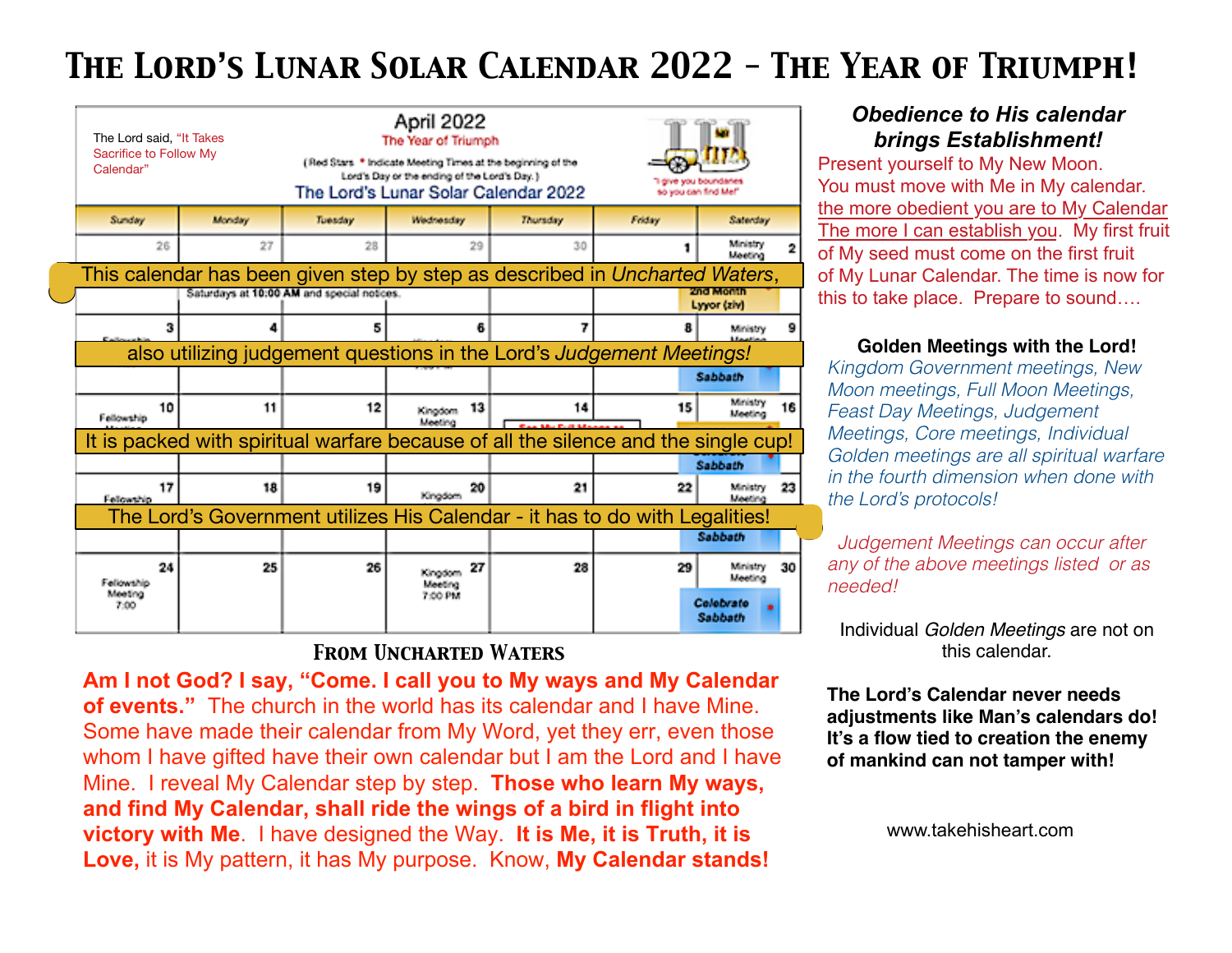| The Lord said, "It Takes<br><b>Sacrifice to Follow My</b><br>Calendar" |                                                                                       |         | <b>March 2022</b><br>The Year of Triumph<br>(Red Stars * Indicate Meeting Times at the beginning of the<br>Lord's Day or the ending of the Lord's Day.)<br>"I give you boundaries<br>The Lord's Lunar Solar Calendar 2022<br>so you can find Me!" |                  |                                    |                                       |  |  |
|------------------------------------------------------------------------|---------------------------------------------------------------------------------------|---------|---------------------------------------------------------------------------------------------------------------------------------------------------------------------------------------------------------------------------------------------------|------------------|------------------------------------|---------------------------------------|--|--|
| Sunday                                                                 | Monday                                                                                | Tuesday | Wednesday                                                                                                                                                                                                                                         | <b>Thursday</b>  | Friday                             | Saterday                              |  |  |
| 30                                                                     | 31                                                                                    |         | $\overline{2}$<br>Kingdom<br>Meeting                                                                                                                                                                                                              | $\overline{3}$   | 4                                  | $5\phantom{1}$                        |  |  |
|                                                                        | Meeting times are at 7:00 PM except for<br>Saturdays at 10:00 AM and special notices. |         | <b>Celebrate</b><br><b>Sabbath</b>                                                                                                                                                                                                                | $\ast$           | <b>New Moon</b>                    | Ministry<br>Meeting<br>10;00 AM       |  |  |
| 6<br>Fellowship                                                        | $\overline{7}$                                                                        | 8       | 9                                                                                                                                                                                                                                                 | 10               | 11                                 | 12<br>Ministry                        |  |  |
| Meeting<br>7:00                                                        |                                                                                       |         | Kingdom<br>Meeting<br>7:00 PM<br>See My Full Moons as<br><b>Pinnacles and Transitions</b>                                                                                                                                                         | $\ast$           | <b>Celebrate</b><br><b>Sabbath</b> | Meeting<br>10;00 AM                   |  |  |
| 13<br>Fellowship                                                       | 14                                                                                    | 15      | 16`<br>Kingdom                                                                                                                                                                                                                                    | 17               | 18                                 | 19<br>Ministry<br>Meeting             |  |  |
| Meeting<br>7:00                                                        |                                                                                       |         | Meeting<br>7:00 PM                                                                                                                                                                                                                                | $\ast$<br>$\ast$ | <b>Sabbath</b><br><b>Full Moon</b> | 10;00 AM                              |  |  |
|                                                                        |                                                                                       |         |                                                                                                                                                                                                                                                   |                  |                                    |                                       |  |  |
| 20<br>Fellowship<br>Meeting                                            | 21<br><b>SPRING</b><br><b>EQUINOX</b>                                                 | 22      | 23<br>Kingdom<br>Meeting                                                                                                                                                                                                                          | 24               | 25                                 | 26<br>Ministry<br>Meeting<br>10;00 AM |  |  |
| 7:00<br>$\ast$                                                         | <b>New Year in</b><br><b>Creation</b>                                                 |         | 7:00 PM                                                                                                                                                                                                                                           | $\ast$           | <b>Celebrate</b><br><b>Sabbath</b> |                                       |  |  |
| 27<br>Fellowship<br>Meeting                                            | 28                                                                                    | 29      | 30<br>Kingdom                                                                                                                                                                                                                                     | 31               |                                    | $\overline{2}$                        |  |  |
| 7:00                                                                   |                                                                                       |         | Meeting<br>7:00 PM                                                                                                                                                                                                                                | $\ast$           |                                    |                                       |  |  |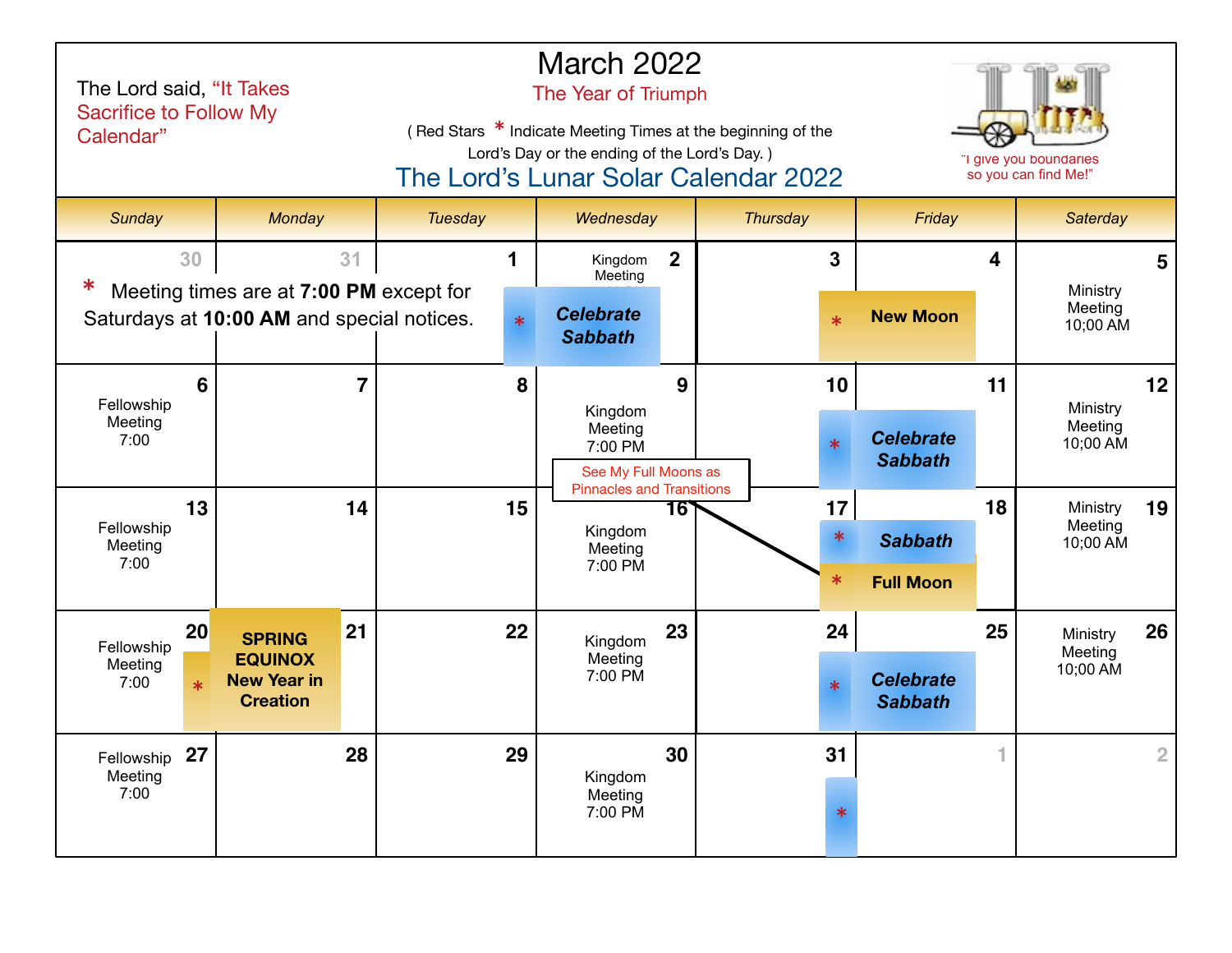| The Lord said, "It Takes<br><b>Sacrifice to Follow My</b><br>Calendar" |                                                      |                                         | April 2022<br>The Year of Triumph<br>(Red Stars * Indicate Meeting Times at the beginning of the<br>Lord's Day or the ending of the Lord's Day.)<br>The Lord's Lunar Solar Calendar 2022 | "I give you boundaries<br>so you can find Me!"                 |                                    |                                                                 |
|------------------------------------------------------------------------|------------------------------------------------------|-----------------------------------------|------------------------------------------------------------------------------------------------------------------------------------------------------------------------------------------|----------------------------------------------------------------|------------------------------------|-----------------------------------------------------------------|
| Sunday                                                                 | Monday                                               | Tuesday                                 | Wednesday                                                                                                                                                                                | Thursday                                                       | Friday                             | Saterday                                                        |
| 26<br>$\ast$                                                           | 27                                                   | 28                                      | 29                                                                                                                                                                                       | 30                                                             |                                    | Ministry<br>$\overline{2}$<br>Meeting                           |
|                                                                        | Saturdays at 10:00 AM and special notices.           | Meeting times are at 7:00 PM except for |                                                                                                                                                                                          |                                                                | <b>Celebrate</b><br><b>Sabbath</b> | <b>New Moon</b><br><b>1st Month</b><br><b>Nisan</b>             |
| 3<br>Fellowship                                                        | 4                                                    | 5                                       | 6<br>Kingdom                                                                                                                                                                             | 7                                                              |                                    | 8<br>9<br>Ministry<br>Meeting                                   |
| Meeting<br>7:00                                                        |                                                      |                                         | Meeting<br>7:00 PM                                                                                                                                                                       |                                                                |                                    | <b>Celebrate</b><br><b>Sabbath</b>                              |
| 10<br>Fellowship<br>Meeting<br>7:00                                    | 11                                                   | 12                                      | 13<br>Kingdom<br>Meeting<br>7:00 PM                                                                                                                                                      | 14<br>See My Full Moons as<br><b>Pinnacles and Transitions</b> | 15                                 | 16<br>Ministry<br><b>Sabbath</b><br><b>Full Moon</b>            |
|                                                                        |                                                      |                                         |                                                                                                                                                                                          |                                                                |                                    | ∗<br><b>PASSOVER</b>                                            |
| 17<br>Fellowship<br>Meeting<br>7:00                                    | 18                                                   | 19                                      | 20<br>Kingdom<br>Meeting<br>7:00 PM                                                                                                                                                      | 21                                                             | 22                                 | 23<br>Ministry<br>Meeting<br><b>Sabbath</b>                     |
| <b>Unleavened Bread</b>                                                | <b>Unleavened Bread</b>                              | <b>Unleavened Bread</b>                 | <b>Unleavened Bread</b>                                                                                                                                                                  | <b>Unleavened Bread</b>                                        |                                    | Unleavened Bread Unleavened Bread                               |
| 24<br>Fellowship<br>Meeting<br><b>First Fruits</b>                     | 25<br>Do both meetings<br>sundown not untill 8:12 PM | 26                                      | 27<br>Kingdom<br>Meeting<br>7:00 PM                                                                                                                                                      | 28                                                             | 29                                 | Ministry<br>30<br>Meeting<br><b>Celebrate</b><br><b>Sabbath</b> |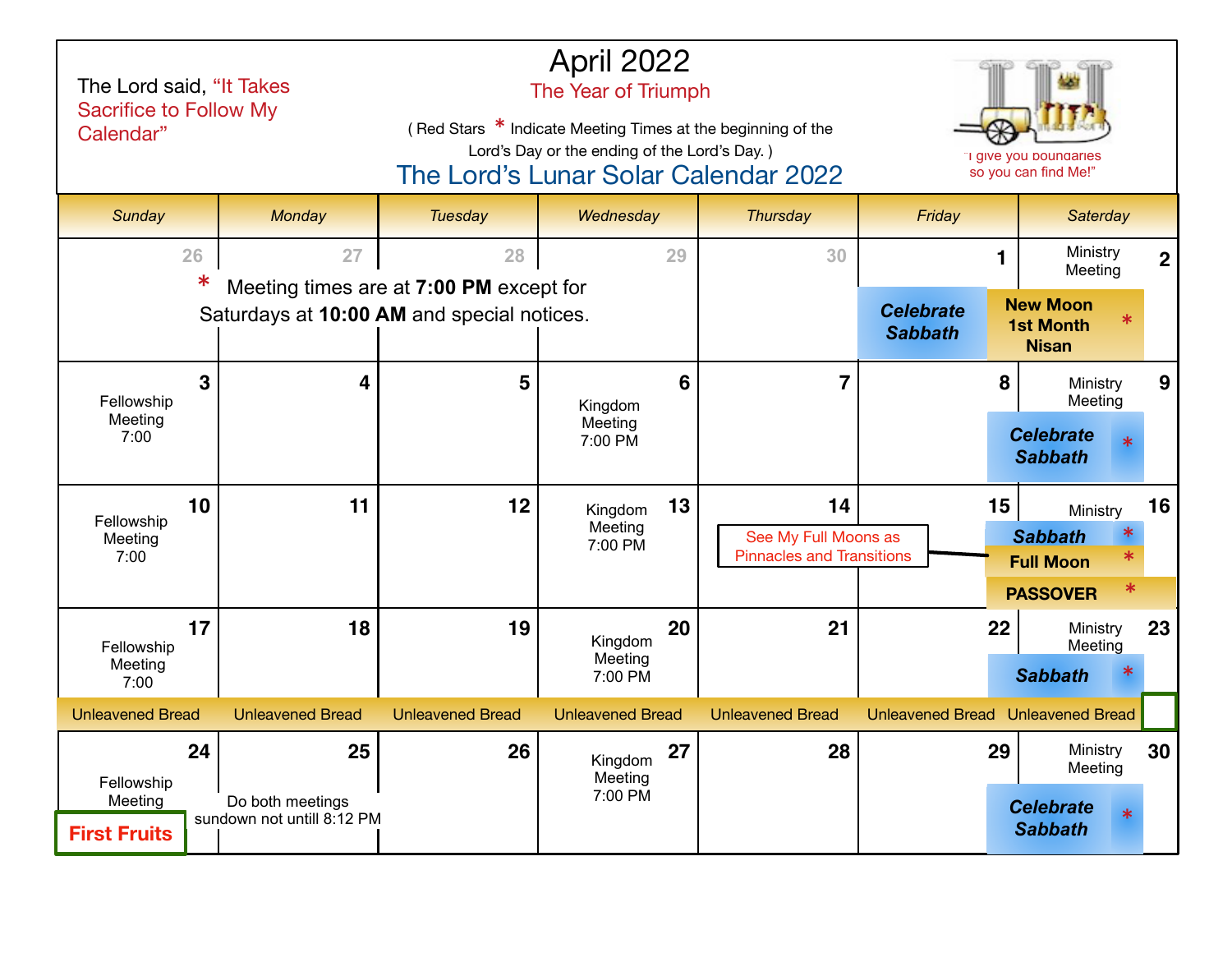| The Lord said, "It Takes<br><b>Sacrifice to Follow My</b><br>Calendar" |                                                       |                |                                                          | May 2022<br>The Year of Triumph<br>(Red Stars * Indicate Meeting Times at the beginning of the<br>Lord's Day or the ending of the Lord's Day.)<br>"I give you boundaries<br>The Lord's Lunar Solar Calendar 2022<br>so you can find Me!" |                                                           |                |                                 |  |  |
|------------------------------------------------------------------------|-------------------------------------------------------|----------------|----------------------------------------------------------|------------------------------------------------------------------------------------------------------------------------------------------------------------------------------------------------------------------------------------------|-----------------------------------------------------------|----------------|---------------------------------|--|--|
| Sunday                                                                 | Monday                                                |                | <b>Tuesday</b>                                           | Wednesday                                                                                                                                                                                                                                | <b>Thursday</b>                                           | Friday         | Saterday                        |  |  |
|                                                                        |                                                       | $\overline{2}$ | 3                                                        | 4                                                                                                                                                                                                                                        | 5                                                         | 6              | $\overline{7}$                  |  |  |
| Fellowship<br>Meeting<br>7:00                                          | <b>New Moon</b><br>$\ast$<br>2nd Month<br><b>Iyar</b> |                |                                                          | Kingdom<br>Meeting<br>7:00 PM                                                                                                                                                                                                            |                                                           |                | Ministry<br>Meeting<br>10;00 AM |  |  |
| 8<br>Fellowship                                                        |                                                       | 9              | 10                                                       | 11<br>Kingdom                                                                                                                                                                                                                            | 12                                                        | 13             | 14<br>Ministry                  |  |  |
| Meeting<br>7:00                                                        | <b>Celebrate</b><br><b>Sabbath</b>                    | $\ast$         |                                                          | Meeting<br>7:00 PM                                                                                                                                                                                                                       |                                                           |                | Meeting<br>10;00 AM             |  |  |
| 15<br>Fellowship                                                       |                                                       | 16             | 17                                                       | 18<br>Kingdom<br>Meeting                                                                                                                                                                                                                 | 19                                                        | 20             | 21                              |  |  |
| Meeting<br>7:00                                                        | <b>Full Moon</b>                                      | $\ast$         |                                                          | 7:00 PM                                                                                                                                                                                                                                  |                                                           |                | Ministry<br>Meeting<br>10;00 AM |  |  |
|                                                                        | <b>Celebrate</b><br><b>Sabbath</b>                    | $\ast$         | See My Full Moons as<br><b>Pinnacles and Transitions</b> |                                                                                                                                                                                                                                          |                                                           |                |                                 |  |  |
| 22<br>Fellowship                                                       |                                                       | 23             | 24                                                       | 25<br>Kingdom<br>Meeting                                                                                                                                                                                                                 | 26                                                        | 27             | 28<br>Ministry                  |  |  |
| Meeting<br>7:00                                                        | <b>Celebrate</b><br><b>Sabbath</b>                    | $\ast$         |                                                          | 7:00 PM                                                                                                                                                                                                                                  |                                                           |                | Meeting<br>10;00 AM             |  |  |
| 29                                                                     |                                                       | 30             | 31                                                       | $\perp$<br>∗                                                                                                                                                                                                                             | 2 <sup>1</sup><br>Meeting times are at 7:00 PM except for | 3 <sup>1</sup> | 4                               |  |  |
| Fellowship<br>Meeting<br>7:00                                          | <b>Celebrate</b><br><b>Sabbath</b>                    | $\ast$         |                                                          |                                                                                                                                                                                                                                          | Saturdays at 10:00 AM and special notices.                |                |                                 |  |  |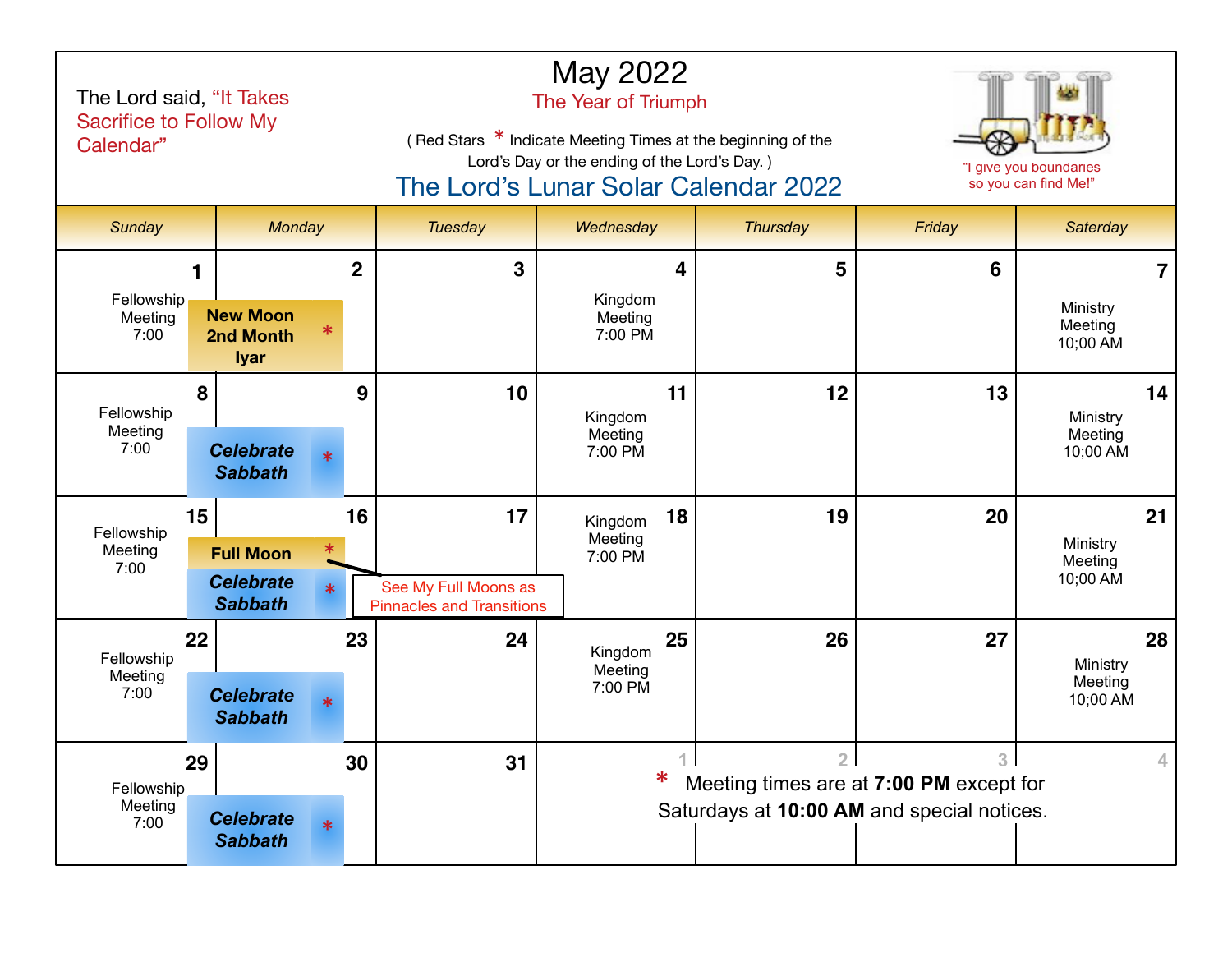| The Lord said, "It Takes<br><b>Sacrifice to Follow Me</b><br>Calendar" |                                                                                             |                                                               | <b>June 2022</b><br>The Year of Triumph<br>(Red Stars * Indicate Meeting Times at the beginning of the<br>Lord's Day or the ending of the Lord's Day.)<br>The Lord's Lunar Solar Calendar 2022 | "I give you boundaries<br>so you can find Me!"                                                   |        |                                       |
|------------------------------------------------------------------------|---------------------------------------------------------------------------------------------|---------------------------------------------------------------|------------------------------------------------------------------------------------------------------------------------------------------------------------------------------------------------|--------------------------------------------------------------------------------------------------|--------|---------------------------------------|
| Sunday                                                                 | Monday                                                                                      | <b>Tuesday</b>                                                | Wednesday                                                                                                                                                                                      | <b>Thursday</b>                                                                                  | Friday | <b>Saterday</b>                       |
| 29<br>∗                                                                | 30<br>Meeting times are at 7:00 PM except for<br>Saturdays at 10:00 AM and special notices. | 31                                                            | Kingdom<br>Meeting<br>7:00 PM                                                                                                                                                                  | $\overline{2}$<br><b>New Moon</b><br>∗<br><b>3rd Month</b><br><b>Sivan</b>                       | 3      | Ministry<br>Meeting<br>10;00 AM       |
| 5<br>Fellowship<br>Meeting<br>7:00                                     | 6                                                                                           | 7<br>See My Full Moons as<br><b>Pinnacles and Transitions</b> | 8<br>Kingdom<br>Meeting<br>7:00 PM                                                                                                                                                             | 9<br><b>Celebrate</b><br>ж<br><b>Sabbath</b>                                                     | 10     | 11<br>Ministry<br>Meeting<br>10;00 AM |
| 12<br>Fellowship<br>Meeting<br>7:00<br><b>PENTACOST</b>                | 13                                                                                          | 14<br><b>Full Moon</b>                                        | 15<br>Kingdom<br>Meeting<br>7:00 PM                                                                                                                                                            | 16<br><b>Celebrate</b><br>$\ast$<br><b>Sabbath</b>                                               | 17     | 18<br>Ministry<br>Meeting<br>10;00 AM |
| 19<br>Fellowship<br>Meeting<br>7:00                                    | 20                                                                                          | 21                                                            | 22<br>Kingdom<br>Meeting<br>7:00 PM                                                                                                                                                            | 23<br><b>Celebrate</b><br>$\ast$<br><b>Sabbath</b>                                               | 24     | 25<br>Ministry<br>Meeting<br>10;00 AM |
| 26<br>Fellowship<br>Meeting<br>7:00                                    | 27                                                                                          | 28                                                            | 29 <sup>1</sup><br>Kingdom<br>Meeting<br>7:00 PM                                                                                                                                               | 30<br>$\ast$<br><b>Sabbath</b><br><b>New Moon</b><br>$\ast$<br><b>4th Month</b><br><b>Tammuz</b> | 4      | $\overline{2}$                        |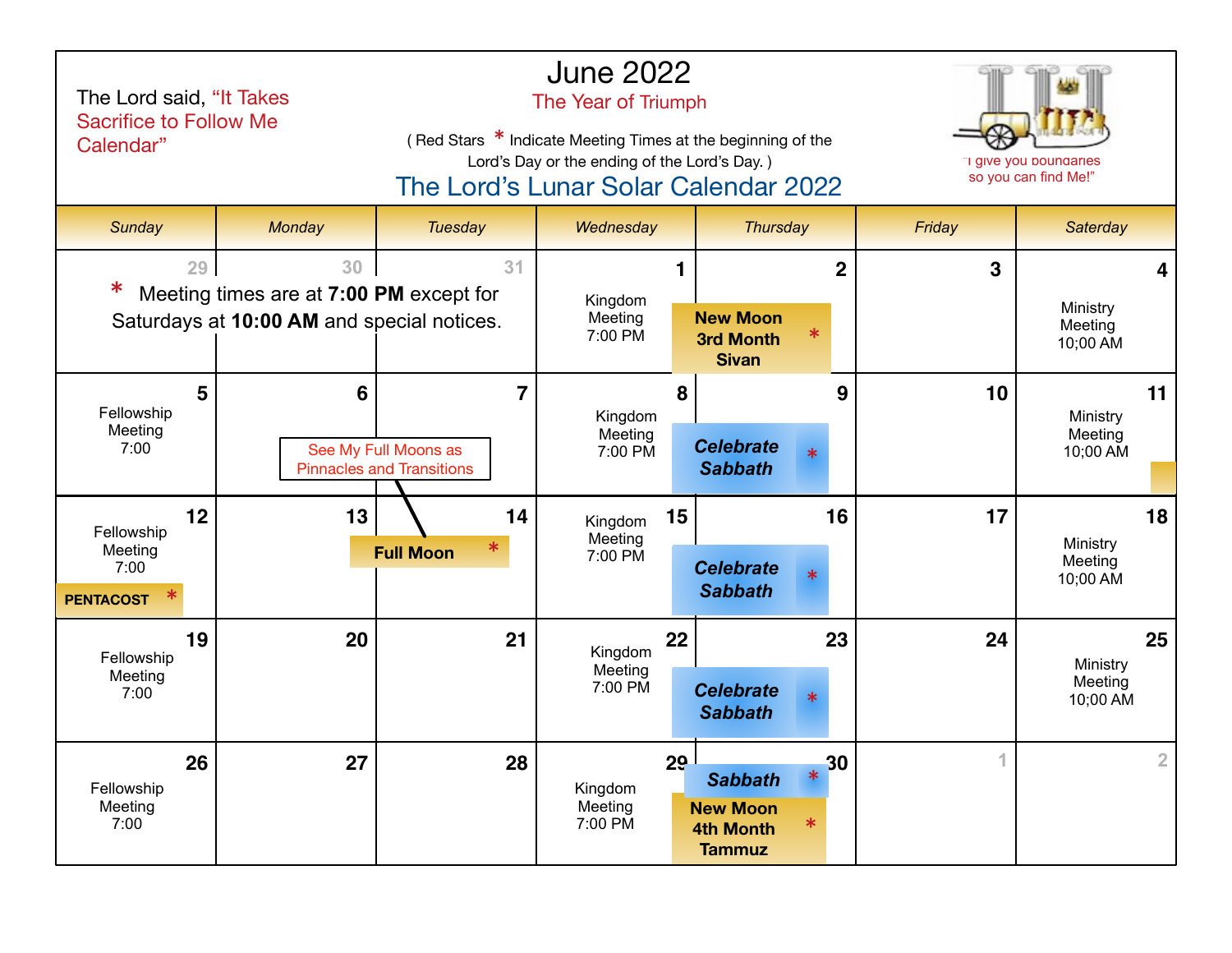| The Lord said, "It Takes<br>Sacrifice to Follow My<br>Calendar"            |                                                                                             | The Year of Triumph<br>(Red Stars * Indicate Meeting Times at the beginning of the<br>Lord's Day or the ending of the Lord's Day.)<br>The Lord's Lunar Solar Calendar 2022 |                                                   | "I give you boundaries<br>so you can find Me!" |                                              |                |                                 |                                                                               |    |
|----------------------------------------------------------------------------|---------------------------------------------------------------------------------------------|----------------------------------------------------------------------------------------------------------------------------------------------------------------------------|---------------------------------------------------|------------------------------------------------|----------------------------------------------|----------------|---------------------------------|-------------------------------------------------------------------------------|----|
| Sunday                                                                     | Monday                                                                                      | Tuesday                                                                                                                                                                    | Wednesday                                         |                                                | <b>Thursday</b>                              |                | Friday                          | <b>Saterday</b>                                                               |    |
| 26<br>∗                                                                    | 28<br>Meeting times are at 7:00 PM except for<br>Saturdays at 10:00 AM and special notices. |                                                                                                                                                                            | 29                                                |                                                | 30                                           |                | Ministry<br>Meeting<br>10;00 AM | $\mathbf{2}$                                                                  |    |
| $\mathbf{3}$<br>Fellowship<br>Meeting<br>7:00                              | 4                                                                                           | 5                                                                                                                                                                          | Kingdom<br>Meeting<br>7:00 PM                     | 6                                              | <b>Celebrate</b><br>$\ast$<br><b>Sabbath</b> | $\overline{7}$ | 8                               | Ministry<br>Meeting<br>10;00 AM                                               | 9  |
| 10<br>Fellowship<br>Meeting<br>7:00                                        | 11<br>See My Full Moons as<br><b>Pinnacles and Transitions</b>                              | 12                                                                                                                                                                         | Kingdom<br>Meeting<br>7:00 PM<br><b>Full Moon</b> | 13                                             | <b>Celebrate</b><br><b>Sabbath</b>           | 14             | 15                              | Ministry<br>Meeting<br>10;00 AM                                               | 16 |
| 17<br>Fellowship<br>Meeting<br>7:00                                        | 18                                                                                          | 19                                                                                                                                                                         | Kingdom<br>Meeting<br>7:00 PM                     | 20                                             | <b>Celebrate</b><br>$\ast$<br><b>Sabbath</b> | 21             | 22                              | Ministry<br>Meeting<br>10;00 AM                                               | 23 |
| Fellowship<br>24<br>Meeting<br>7:00<br>Fellowship<br>Meeting<br>31<br>7:00 | 25                                                                                          | 26                                                                                                                                                                         | Kingdom<br>Meeting<br>7:00 PM                     | 27                                             | <b>Celebrate</b><br>$\ast$<br><b>Sabbath</b> | 28             | 29                              | Ministry<br>Meeting<br><b>New Moon</b><br><b>5th Month</b><br><b>Menachem</b> | 30 |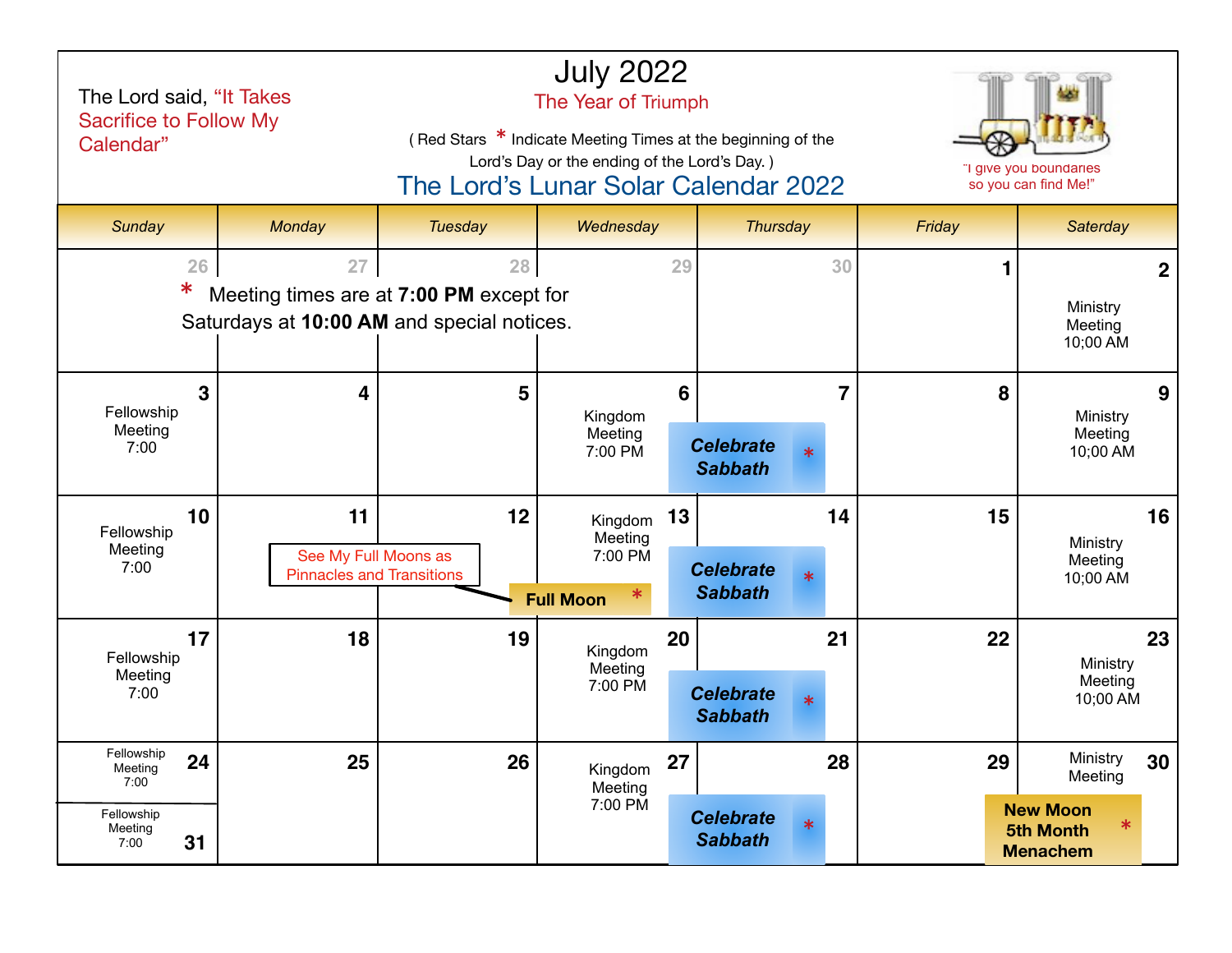| The Lord said, "It Takes<br><b>Sacrifice to Follow My</b><br>Calendar" |        | The Lord's Lunar Solar Calendar 2022 | August 2022<br>The Year of Triumph<br>(Red Stars * Indicate Meeting Times at the beginning of the<br>Lord's Day or the ending of the Lord's Day.) |    | "I give you boundaries<br>so you can find Me!"                 |                                                                                                         |                                                                                              |
|------------------------------------------------------------------------|--------|--------------------------------------|---------------------------------------------------------------------------------------------------------------------------------------------------|----|----------------------------------------------------------------|---------------------------------------------------------------------------------------------------------|----------------------------------------------------------------------------------------------|
| Sunday                                                                 | Monday | Tuesday                              | Wednesday                                                                                                                                         |    | <b>Thursday</b>                                                | Friday                                                                                                  | <b>Saterday</b>                                                                              |
| 31<br>Fellowship<br>Meeting<br>7:00                                    | 1      | $\mathbf 2$                          | Kingdom<br>Meeting<br>7:00 PM                                                                                                                     | 3  | 4                                                              | 5                                                                                                       | Ministry<br>6<br>Meeting<br>10;00 AM<br><b>Celebrate</b><br><b>Sabbath</b>                   |
| $\overline{7}$<br>Fellowship<br>Meeting<br>7:00                        | 8      | 9                                    | Kingdom<br>Meeting<br>7:00 PM                                                                                                                     | 10 | 11                                                             | 12<br><b>Full Moon</b>                                                                                  | Ministry<br>13<br>Meeting<br>10;00 AM<br><b>Celebrate</b><br><b>Sabbath</b>                  |
| 14<br>Fellowship<br>Meeting<br>7:00                                    | 15     | 16                                   | Kingdom<br>Meeting<br>7:00 PM                                                                                                                     | 17 | 18<br>See My Full Moons as<br><b>Pinnacles and Transitions</b> | 19                                                                                                      | <b>MINISTry</b><br>20<br>Meeting<br>10;00 AM<br><b>Celebrate</b><br>$\ast$<br><b>Sabbath</b> |
| 21<br>Fellowship<br>Meeting<br>7:00                                    | 22     | 23                                   | Kingdom<br>Meeting<br>7:00 PM                                                                                                                     | 24 | 25                                                             | 26                                                                                                      | <b>Ministry</b><br>27<br>Meeting<br>10;00 AM<br><b>Celebrate</b><br><b>Sabbath</b>           |
| <b>New Moon</b><br>28<br>6th Month *<br><b>Elul</b>                    | 29     | 30                                   | Kingdom<br>Meeting<br>7:00 PM                                                                                                                     | 31 | 1                                                              | $\overline{2}$<br>Meeting times are at 7:00 PM except for<br>Saturdays at 10:00 AM and special notices. |                                                                                              |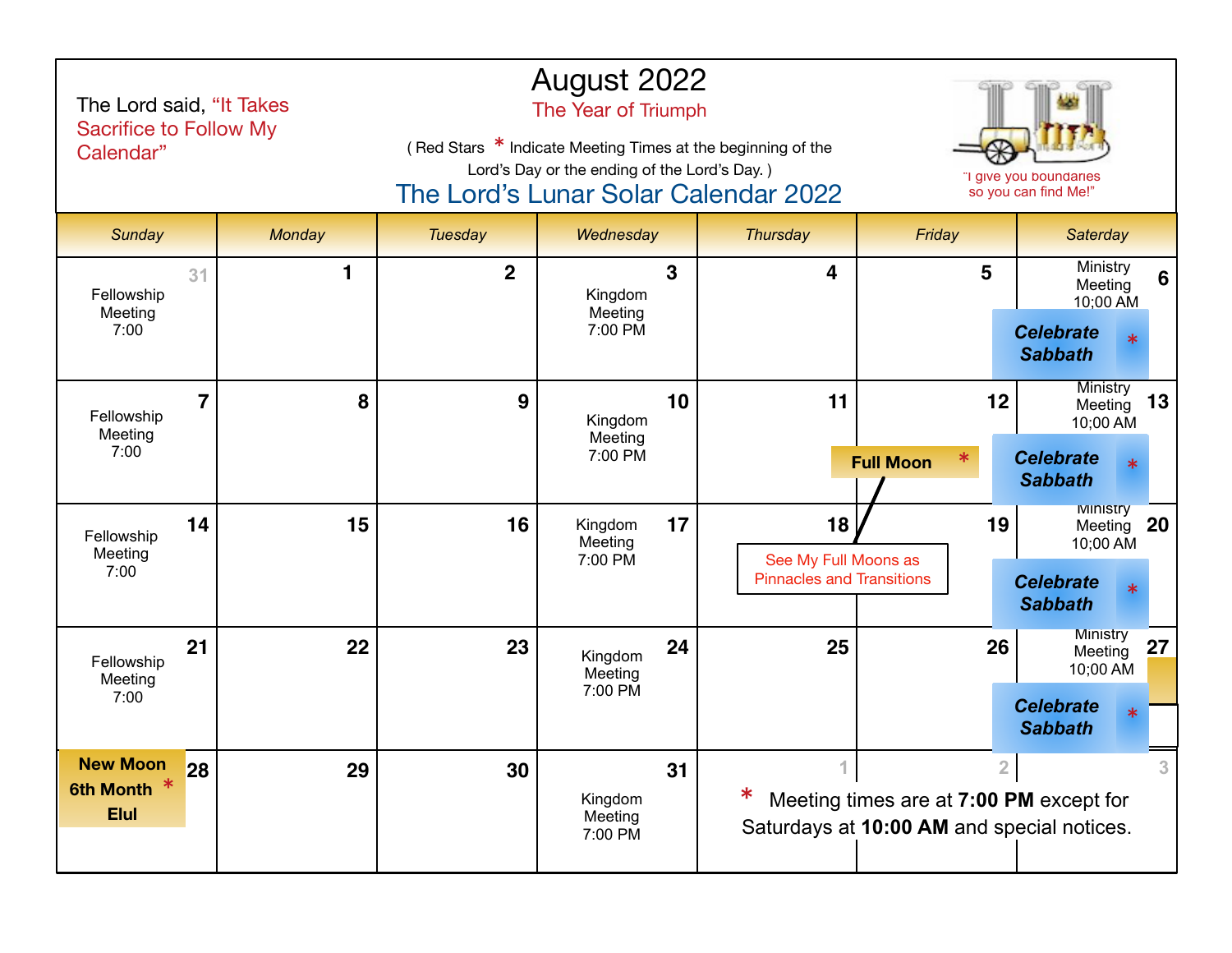| The Lord said, "It Takes<br><b>Sacrifice to Follow My</b><br>Calendar"                 |                 | September 2022<br>The Year of Triumph<br>(Red Stars * Indicate Meeting Times at the beginning of the<br>Lord's Day or the ending of the Lord's Day.)<br>The Lord's Lunar Solar Calendar 2022 |                                      | "I give you boundaries<br>so you can find Me!"                |        |                                                           |
|----------------------------------------------------------------------------------------|-----------------|----------------------------------------------------------------------------------------------------------------------------------------------------------------------------------------------|--------------------------------------|---------------------------------------------------------------|--------|-----------------------------------------------------------|
| <b>Sunday</b>                                                                          | Monday          | <b>Tuesday</b>                                                                                                                                                                               | Wednesday                            | <b>Thursday</b>                                               | Friday | Saterday                                                  |
| 28                                                                                     | 29<br>ж         | 30<br>Meeting times are at 7:00 PM except for<br>Saturdays at 10:00 AM and special notices.                                                                                                  | 31                                   |                                                               | 2      | 3<br>Ministry<br>Meeting<br>10;00 AM                      |
| Fellowship<br>$\overline{\mathbf{4}}$<br>Meeting<br><b>Celebrate</b><br><b>Sabbath</b> | 5               | 6                                                                                                                                                                                            | $\overline{7}$<br>Kingdom<br>Meeting | 8<br>See My Full Moons as<br><b>Pinnacles and Transitions</b> | 9      | 10<br>Ministry<br>Meeting<br>10;00 AM<br><b>Full Moon</b> |
| 11<br>Fellowship<br>Meeting<br><b>Celebrate</b><br><b>Sabbath</b>                      | 12              | 13                                                                                                                                                                                           | Kingdom<br>14<br>Meeting<br>7:00 PM  | 15                                                            | 16     | Ministry<br>17<br>Meeting<br>10;00 AM                     |
| Fellowship 18<br><b>Sabbath</b>                                                        | 19<br>6:50 PM - | 20<br>7:15 PM                                                                                                                                                                                | 21<br>Kingdom<br>Meeting<br>7:00 PM  | 22                                                            | 23     | 24<br>Ministry<br>Meeting<br>10;00 AM                     |
| 25<br>Fellowship<br>Meeting<br><b>Celebrate</b><br><b>Sabbath</b>                      | 6:40 PM         | <b>∡New Moon</b><br>27<br><b>7th Month</b><br>Chesvan<br>*Feast of Trumpets<br>(Rosh Hashana)                                                                                                | 28                                   | 29                                                            | 30     |                                                           |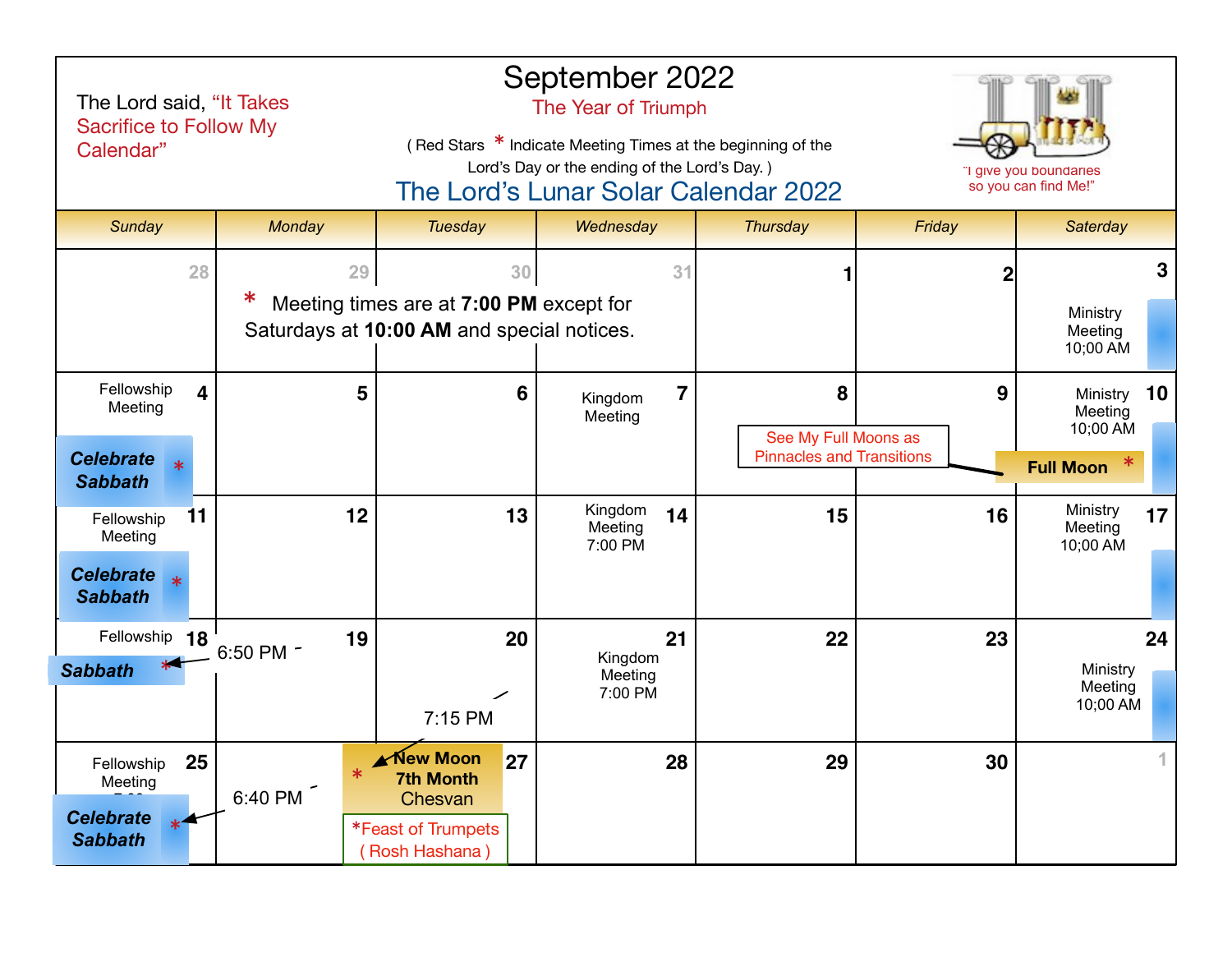| The Lord said, "It Takes<br><b>Sacrifice to Follow My</b><br>Calendar"            |                                                                   |                                                                                                                     | October 2022<br>The Year of Triumph<br>(Red Stars * Indicate Meeting Times at the beginning of the<br>Lord's Day or the ending of the Lord's Day.)<br>The Lord's Lunar Solar Calendar 2022 |                                                                         |                    |                                                     |        | "I give you boundaries<br>so you can find Me!"                                 |                                 |                                                                                 |    |
|-----------------------------------------------------------------------------------|-------------------------------------------------------------------|---------------------------------------------------------------------------------------------------------------------|--------------------------------------------------------------------------------------------------------------------------------------------------------------------------------------------|-------------------------------------------------------------------------|--------------------|-----------------------------------------------------|--------|--------------------------------------------------------------------------------|---------------------------------|---------------------------------------------------------------------------------|----|
| Sunday                                                                            | Monday                                                            | <b>Tuesday</b>                                                                                                      |                                                                                                                                                                                            | Wednesday<br><b>Thursday</b>                                            |                    |                                                     | Friday |                                                                                | Saterday                        |                                                                                 |    |
| 26                                                                                | 27<br>∗                                                           | 28<br>Meeting times are at 7:00 PM except for<br>Saturdays at 10:00 AM and special notices.<br>See My Full Moons as |                                                                                                                                                                                            | 29                                                                      | Kingdom<br>Meeting | 30                                                  |        | 31                                                                             | Ministry<br>Meeting<br>10;00 AM | 1                                                                               |    |
| $\overline{2}$<br>Fellowship<br>Meeting<br>7:00                                   |                                                                   | <b>Pinnacles and Transitions</b><br><b>Celebrate</b><br><b>Sabbath</b>                                              | 4                                                                                                                                                                                          | Kingdom<br>Meeting<br>7:00 PM                                           | 5                  | 7:00 PM                                             | 6<br>∗ | Day of<br><b>Atonement</b><br>(Yom Kippur)<br><b>Meet at 7:05</b><br><b>PM</b> | 7                               | Ministry<br>Meeting<br>10:00 AM                                                 | 8  |
| Fellowship<br>9<br>Meeting<br>7:00<br><b>Full Moon</b>                            |                                                                   | <b>Celebrate</b><br>Feast of<br><b>Tabernacles</b><br>(Sukkot)                                                      | 11                                                                                                                                                                                         | Kingdom<br>Meeting<br><b>Feast of</b><br><b>Tabernacles</b><br>(Sukkot) | 12                 | <b>Feast of Tabernacles</b><br>(Sukkot)             | 13     | <b>Feast of</b><br><b>Tabernacles</b><br>(Sukkot)                              | 14                              | Ministry<br><i>Mooting</i><br><b>Feast of</b><br><b>Tabernacles</b><br>(Sukkot) | 15 |
| Fellowship<br>16<br>Meeting<br>7:00<br>Feast of<br><b>Tabernacles</b><br>(Sukkot) | 17<br>$\ast$<br><b>Feast of</b><br><b>Tabernacles</b><br>(Sukkot) | <b>Sabbath</b><br><b>Last Great Day</b>                                                                             | 18                                                                                                                                                                                         | Kingdom 19<br>Meeting<br>7:00 PM                                        |                    |                                                     | 20     |                                                                                | 21                              | Ministry<br>Meeting<br>10;00 AM                                                 | 22 |
| 23<br>Fellowship<br>Meeting<br>Fellowship<br>30<br>Meeting                        | 24<br>31                                                          | <b>Celebrate</b><br><b>Sabbath</b>                                                                                  | 25                                                                                                                                                                                         | Kingdom<br>Meeting<br>7:00 PM                                           | 26<br>$\ast$       | <b>New Moon</b><br><b>8th Month</b><br><b>Kisle</b> | 27     |                                                                                | 28                              | Ministry<br>Meeting<br>10;00 AM                                                 | 29 |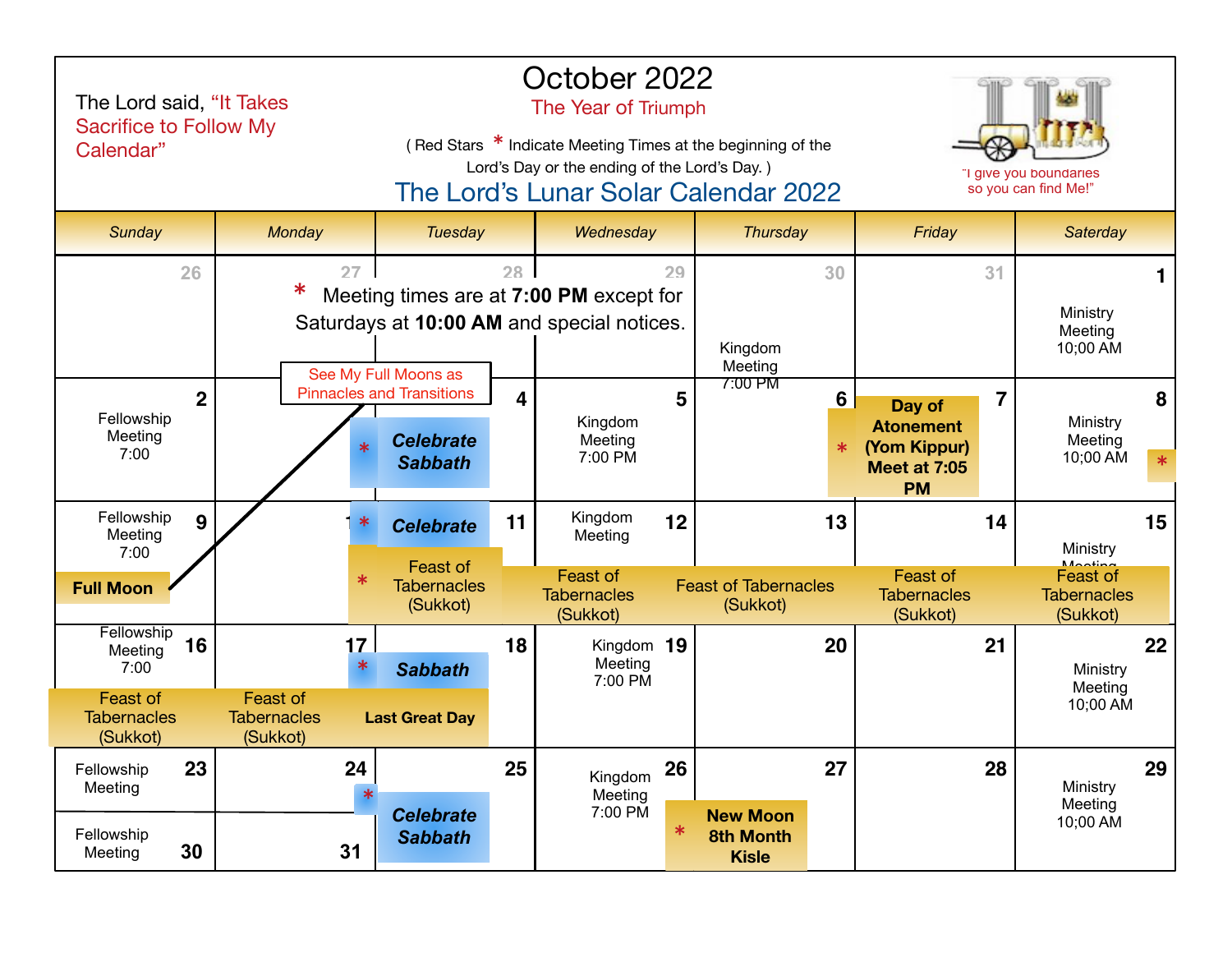| The Lord said, "It Takes<br>Sacrifice to Follow My<br>Calendar" |                | (Red Stars * Indicate Meeting Times at the beginning of the<br>The Lord's Lunar Solar Calendar 2022 | November 2022<br>The Year of Triumph<br>Lord's Day or the ending of the Lord's Day.) | "I give you boundaries<br>so you can find Me!" |                                    |              |                                                                                       |                     |                 |
|-----------------------------------------------------------------|----------------|-----------------------------------------------------------------------------------------------------|--------------------------------------------------------------------------------------|------------------------------------------------|------------------------------------|--------------|---------------------------------------------------------------------------------------|---------------------|-----------------|
| Sunday                                                          | Monday         | <b>Tuesday</b>                                                                                      | Wednesday                                                                            |                                                | <b>Thursday</b>                    |              | Friday                                                                                | <b>Saterday</b>     |                 |
| 30                                                              | 31             | 1                                                                                                   | Kingdom<br>Meeting<br>7:00 PM                                                        | $\overline{\mathbf{2}}$                        |                                    | 3            | 4                                                                                     | Ministry            | 5               |
|                                                                 |                |                                                                                                     |                                                                                      |                                                | <b>Celebrate</b><br><b>Sabbath</b> |              |                                                                                       | Meeting<br>10;00 AM |                 |
| 6<br>Fellowship                                                 | $\overline{7}$ | 8                                                                                                   | Kingdom                                                                              | 9                                              |                                    | 10           | 11                                                                                    | Ministry            | 12 <sup>2</sup> |
| Meeting<br>7:00                                                 | $\ast$         | <b>Full Moon</b>                                                                                    | Meeting<br>7:00 PM                                                                   | $\ast$                                         | <b>Celebrate</b><br><b>Sabbath</b> |              | Meeting<br>10;00 AM                                                                   |                     |                 |
| 13<br>Fellowship                                                | 14             | 15                                                                                                  | Kingdom                                                                              | 16                                             |                                    | 17           | 18                                                                                    | Ministry<br>Meeting | 19              |
| Meeting<br>7:00                                                 |                | See My Full Moons as<br><b>Pinnacles and Transitions</b>                                            | Meeting<br>7:00 PM                                                                   | $\ast$                                         | <b>Celebrate</b><br><b>Sabbath</b> |              |                                                                                       | 10;00 AM            |                 |
| 20<br>Fellowship                                                | 21             | 22                                                                                                  | Kingdom<br>Meeting                                                                   | 23                                             |                                    | 24<br>$\ast$ | 25<br><b>New Moon</b>                                                                 | Ministry<br>Meeting | 26              |
| Meeting<br>7:00                                                 |                |                                                                                                     | 7:00 PM                                                                              | $\ast$                                         | <b>Celebrate</b><br><b>Sabbath</b> |              | 9th Month<br><b>Tevet</b>                                                             | 10;00 AM            |                 |
| 27<br>Fellowship                                                | 28             | 29                                                                                                  |                                                                                      | 30                                             |                                    |              | $\overline{2}$                                                                        |                     | 3               |
| Meeting<br>7:00                                                 |                |                                                                                                     | Kingdom<br>Meeting<br>7:00 PM                                                        |                                                |                                    |              | Meeting times are at 7:00 PM except for<br>Saturdays at 10:00 AM and special notices. |                     |                 |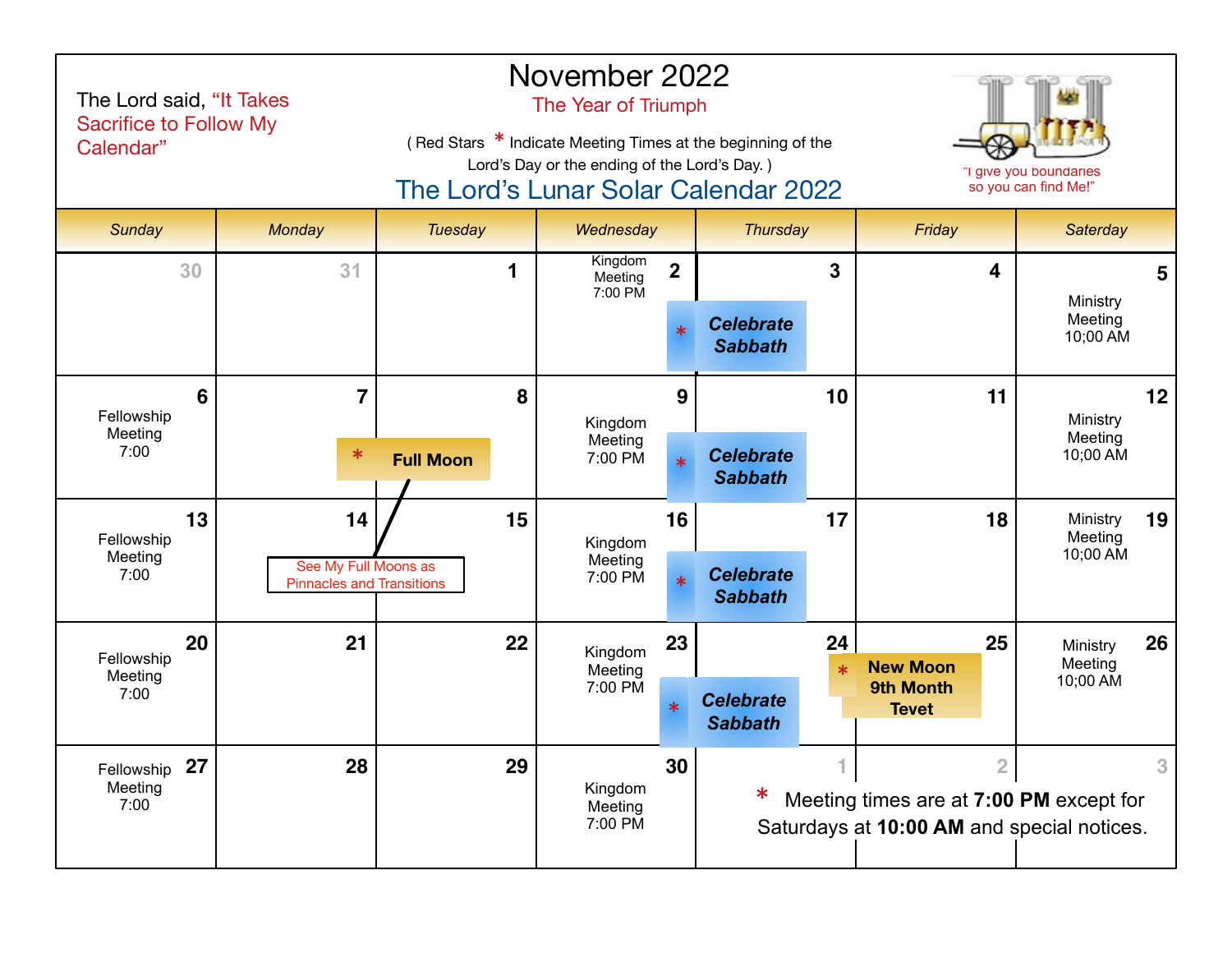| The Lord said, "It Takes<br>Sacrifice to Follow My<br>Calendar"                                     |                                      | December 2022<br>The Year of Triumph<br>(Red Stars * Indicate Meeting Times at the beginning of the<br>Lord's Day or the ending of the Lord's Day.)<br>The Lord's Lunar Solar Calendar 2022 |                                     | "I give you boundaries<br>so you can find Me!" |                                      |                                           |
|-----------------------------------------------------------------------------------------------------|--------------------------------------|---------------------------------------------------------------------------------------------------------------------------------------------------------------------------------------------|-------------------------------------|------------------------------------------------|--------------------------------------|-------------------------------------------|
| Sunday                                                                                              | Monday                               | Tuesday                                                                                                                                                                                     | Wednesday                           | Thursday                                       | Friday                               | <b>Saterday</b>                           |
| 27                                                                                                  | 28                                   | 29                                                                                                                                                                                          | 30                                  |                                                | $\overline{2}$                       | 3                                         |
| Fellowship<br>Meeting<br>7:00                                                                       |                                      | Meeting times are at 7:00 PM except for<br>Saturdays at 10:00 AM and special notices.                                                                                                       |                                     | $\ast$                                         | <b>Celebrate</b><br><b>Sabbath</b>   | Ministry<br>Meeting<br>10;00 AM           |
| 4<br>Fellowship                                                                                     | 5                                    | 6                                                                                                                                                                                           | 7<br>Kingdom                        | 8                                              | 9                                    | 10<br>Ministry                            |
| Meeting<br>7:00                                                                                     |                                      |                                                                                                                                                                                             | Meeting<br>7:00 PM<br>$\ast$        | $\ast$<br><b>Full Moon</b>                     | <b>Celebrate</b><br><b>Sabbath</b>   | Meeting<br>10;00 AM                       |
| 11<br>Fellowship                                                                                    | 12                                   | 13                                                                                                                                                                                          | 14<br>Kingdom                       | 15                                             | 16                                   | 17 <br>Ministry                           |
| Meeting<br>7:00                                                                                     |                                      | See My Full Moons as<br><b>Pinnacles and Transitions</b>                                                                                                                                    | Meeting<br>7:00 PM                  | $\ast$                                         | <b>Celebrate</b><br><b>Sabbath</b>   | Meeting<br>10;00 AM                       |
| 18<br>Fellowship                                                                                    | 19                                   | 20                                                                                                                                                                                          | 21<br>Kingdom                       | 22                                             | 23                                   | Ministry<br>24<br>Meeting                 |
| Meeting<br>7:00                                                                                     |                                      |                                                                                                                                                                                             | Meeting<br>7:00 PM                  |                                                | <b>Celebrate</b>                     | 10;00 AM<br>$\ast$                        |
| <b>Hannukah</b><br><b>Chanukah</b> )                                                                | <b>Hannukah</b><br><b>Chanukah</b> ) | <b>Hannukah</b><br>Chanukah)                                                                                                                                                                | <b>Hannukah</b><br>(Chanukah)       | <b>Hannukah</b><br><b>Chanukah</b> )           | <b>Hannukah</b><br><b>Chanukah</b> ) | <b>Hannukah</b><br><b>Chanukah</b> )      |
| <b>New Moon</b><br>25<br><b>10th Month</b><br><b>Shevat</b><br><b>Hannukah</b><br><b>Chanukah</b> ) | 26                                   | 27                                                                                                                                                                                          | 28<br>Kingdom<br>Meeting<br>7:00 PM | 29                                             | 30                                   | 31<br>Ministry<br>Meeting<br>10;00 AM $*$ |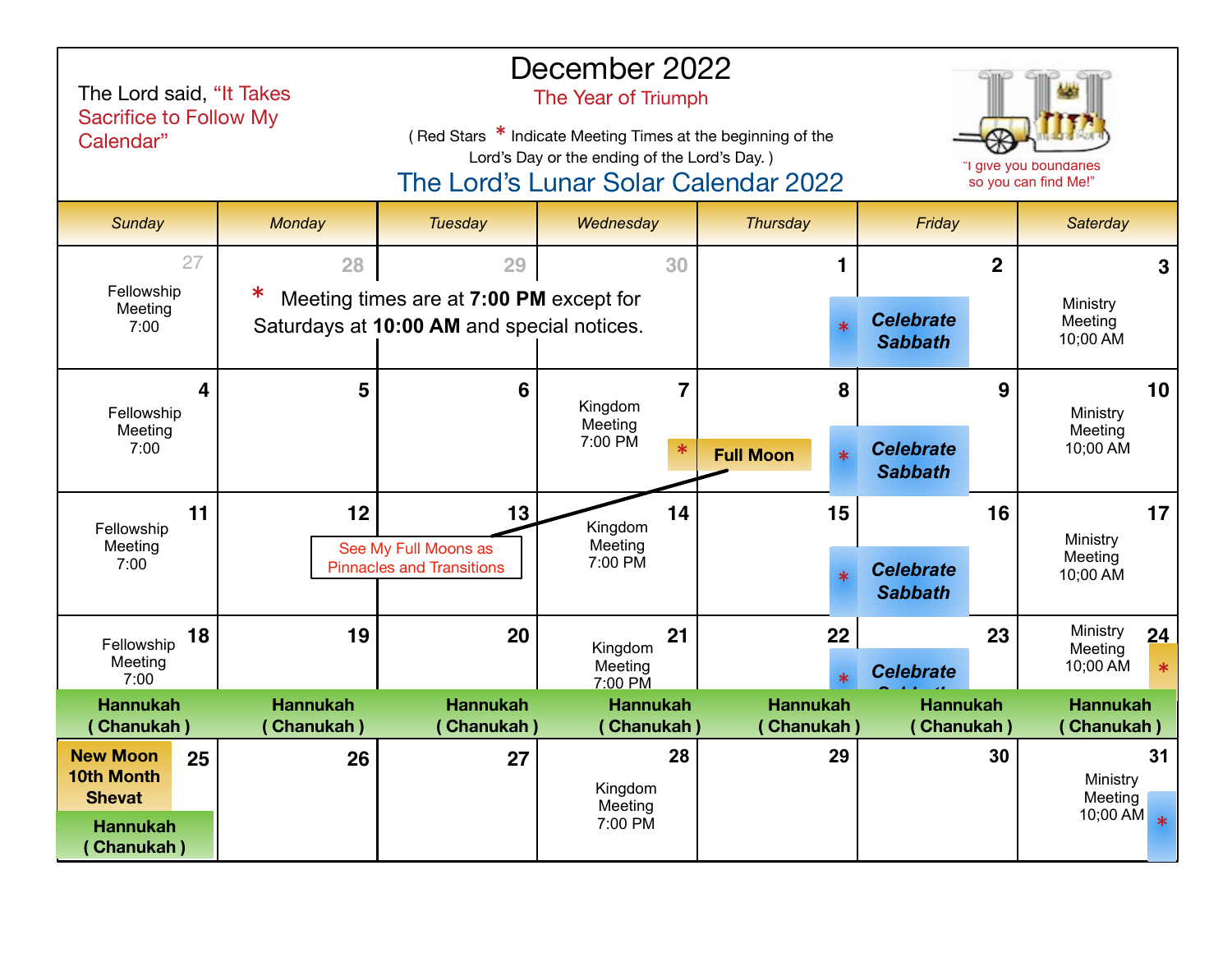| The Lord said, "It Takes<br>Sacrifice to Follow My<br>Calendar" |        |                                                     |             | January 2023<br>The Year of Triumph<br>(Red Stars * Indicate Meeting Times at the beginning of the<br>Lord's Day or the ending of the Lord's Day.)<br>"I give you boundaries<br>The Lord's Lunar Solar Calendar 2022<br>so you can find Me!" |                    |    |                                                                                       |                                                          |                                 |                |  |
|-----------------------------------------------------------------|--------|-----------------------------------------------------|-------------|----------------------------------------------------------------------------------------------------------------------------------------------------------------------------------------------------------------------------------------------|--------------------|----|---------------------------------------------------------------------------------------|----------------------------------------------------------|---------------------------------|----------------|--|
| Sunday                                                          |        | Monday                                              |             | <b>Tuesday</b>                                                                                                                                                                                                                               | Wednesday          |    | <b>Thursday</b>                                                                       | Friday                                                   | Saterday                        |                |  |
| Fellowship<br>Meeting                                           |        |                                                     | $\mathbf 2$ | 3                                                                                                                                                                                                                                            | Kingdom            | 4  | 5                                                                                     | 6                                                        |                                 | $\overline{7}$ |  |
| <b>Celebrate</b><br><b>Sabbath</b>                              |        |                                                     |             |                                                                                                                                                                                                                                              | Meeting<br>7:00 PM |    | $\ast$                                                                                | <b>Full Moon</b>                                         | Ministry<br>Meeting<br>10;00 AM |                |  |
| Fellowship<br>Meeting                                           | 8      |                                                     | 9           | 10                                                                                                                                                                                                                                           | Kingdom            | 11 | 12                                                                                    | 13                                                       | Ministry                        | 14             |  |
| <b>Celebrate</b><br><b>Sabbath</b>                              |        |                                                     |             | Meeting<br>7:00 PM                                                                                                                                                                                                                           |                    |    |                                                                                       | See My Full Moons as<br><b>Pinnacles and Transitions</b> | Meeting<br>10;00 AM             | $\ast$         |  |
| Fellowship 15<br>Meeting<br>7.00                                |        |                                                     | 16          | 17                                                                                                                                                                                                                                           | Kingdom<br>Meeting | 18 | 19                                                                                    | 20                                                       | Ministry                        | 21             |  |
| <b>Celebrate</b><br><b>Sabbath</b>                              |        |                                                     |             |                                                                                                                                                                                                                                              | 7:00 PM            |    |                                                                                       |                                                          | Meeting<br>10;00 AM             | ∗              |  |
| Fellowship                                                      | 22     |                                                     | 23          | 24                                                                                                                                                                                                                                           | Kingdom            | 25 | 26                                                                                    | 27                                                       | Ministry                        | 28             |  |
| <b>Celebrate</b><br><b>Sabbath</b>                              | $\ast$ | <b>New Moon</b><br><b>11th Month</b><br><b>Adar</b> |             |                                                                                                                                                                                                                                              | Meeting<br>7:00 PM |    |                                                                                       |                                                          | Meeting<br>10;00 AM             |                |  |
|                                                                 | 29     |                                                     | 30          | 31                                                                                                                                                                                                                                           |                    | 1  | $\overline{2}$                                                                        | 3                                                        |                                 | 4              |  |
| Fellowship<br>Meeting<br>7:00                                   | $\ast$ | <b>Celebrate</b><br><b>Sabbath</b>                  |             |                                                                                                                                                                                                                                              |                    |    | Meeting times are at 7:00 PM except for<br>Saturdays at 10:00 AM and special notices. |                                                          |                                 |                |  |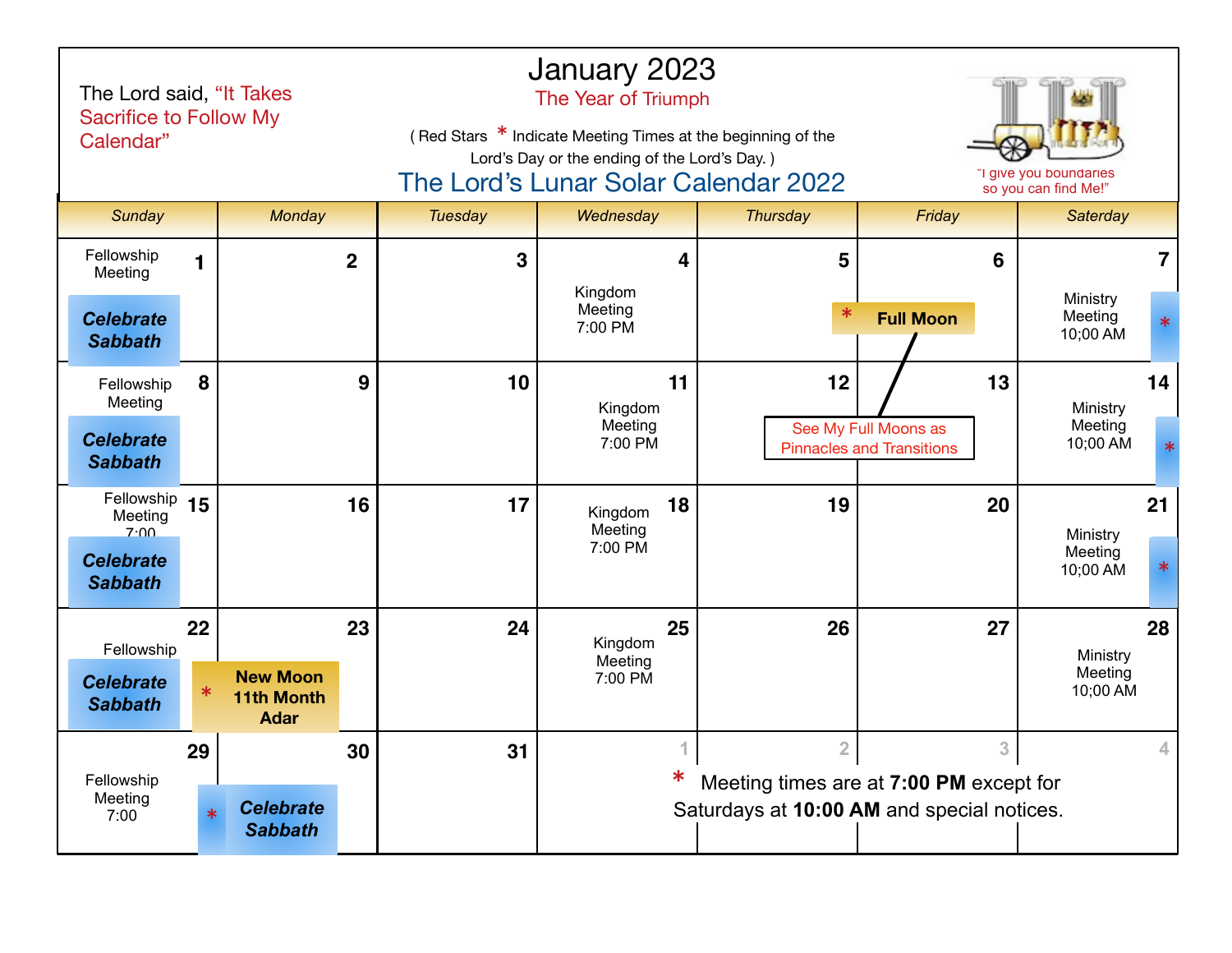